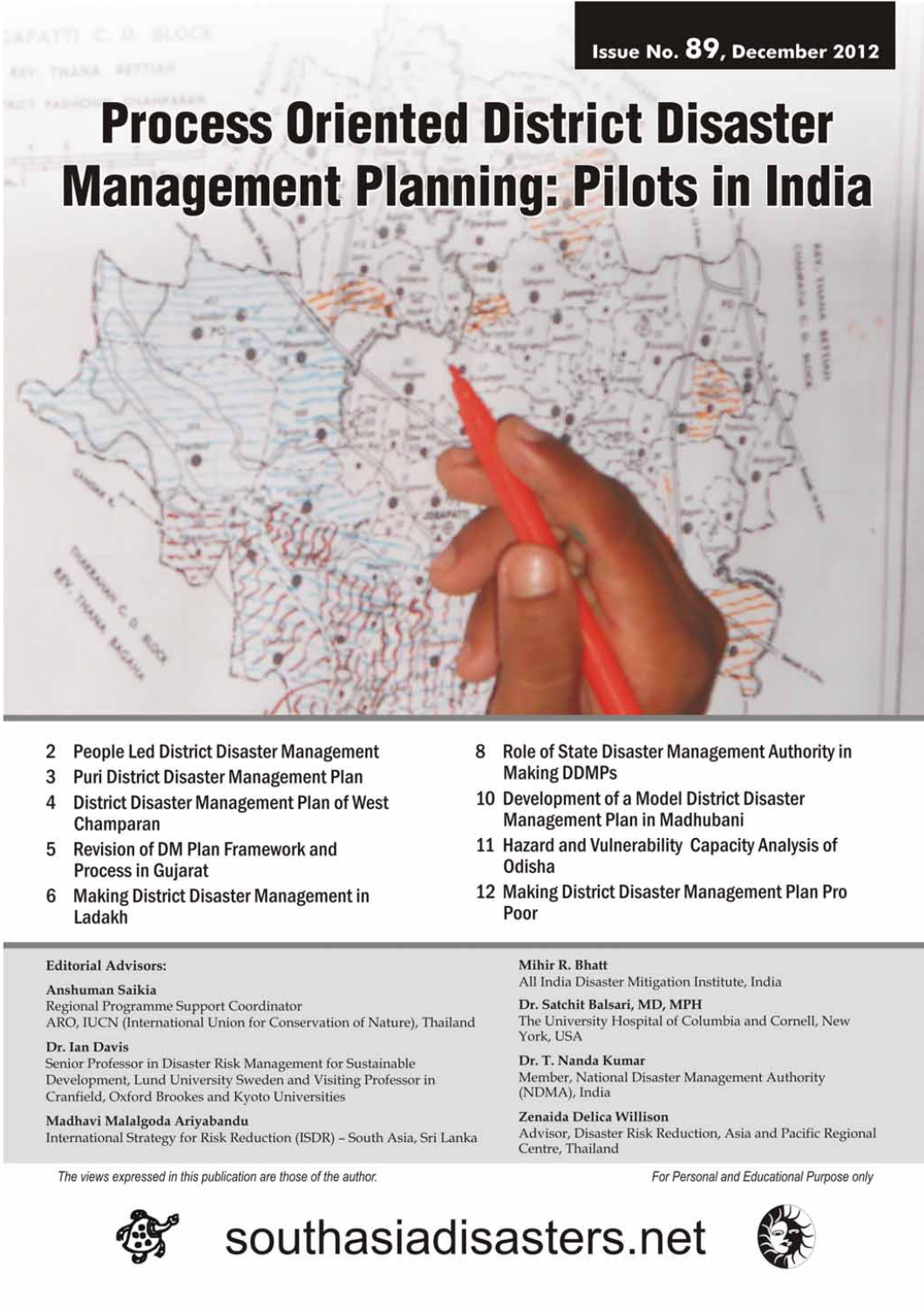#### PREFACE

### People Led District Disaster Management

Soon after the Odisha Cyclone and<br>the Gujarat earthquake, the Government of India (GoI) prioritised a national policy on disaster management and advocated a change of direction from a post-disaster reactive approach to a proactive stance before the occurrence of disasters. The GoI also provided a new legal framework and promoted the greater harmonisation of disaster management efforts. The policy set forth principles (including the significance of community roles and active civil society participation), objectives (including emphasis on prevention, DRR and promoting regional and national cooperation), strategies and provisions for promoting inter-sectorial complementarities.

The National Disaster Management Act 2005 mandated national, state and district authorities to develop policies, guidelines, and plans for the proper implementation of disaster management plans to reduce adverse impacts on communities and to facilitate the timely and effective responses to disasters. It stressed the inclusion of mitigation, preparedness, and DRR measures into development activities. As a result State Disaster Management Authorities (SDMAs) in various states initiated the development of District Disaster Management Plans (DDMPs). However, some plans were merely a collection of contact phone numbers of important authorities and departments from the district. There were significant gaps in these operational plans mainly due to the non-availability of a standard planning framework, lack of expertise and dedicated resources. Lack of community participation and that of relevant stakeholders in the preparation process also resulted in the lack of ownership among intended users and beneficiaries.

Disasters tend to happen to people at risk. People are at risk because they are vulnerable to hazards. This vulnerability can be best reduced by increasing people's capacities to deal with underlying social, cultural and physical factors.

The key to successful disaster management plans is to ensure the involvement of people who are the victims, who are at risk, or could be potential victims. If this is not practiced it is often unsustainable, costly and ineffective. Most DDMPs in the country lack participation from affected communities and civil society. A participatory communitylevel disaster management approach involves a cross-section of people in the design and development process of the plan. When local people develop these plans there is more interest, greater ownership and understanding, resulting in the successful reduction of suffering and losses. The key principles of this approach thus are:

- Communities themselves are best placed to prioritise threats and take effective risk-reducing actions.
- The best time to reduce the impact of disasters is before the next disaster occurs. Hence, preventive actions should be an integral part of effective disaster management plans.
- The identification and mapping of hazards along with who and what may be affected is necessary before risk reduction plans can be made.
- Progress has to be well-publicised to maintain interest and strengthen the culture of disaster reduction.

An example of this is found in the recent NDMA/SDMA collaboration with civil society to develop a community-led DDMP for the Madhubani district, Bihar. One of the key highlights of the Madhubani DDMP process is that though it is oriented towards response, it also focuses on risk reduction and prevention. Incidentally, prevention has been recognised as an important aspect of DDMPs and poverty reduction strategies by the district and state disaster management authorities. As a result of the DDMP

several agencies/departments in Madhubani have shown willingness to incorporate prevention measures into their regulations, such as the building codes which are used by town planners to regulate the development of settlements. It was encouraging to note the high level of commitment from various stakeholders to improving DRR mechanisms.

Tearfund has been working along with its partners to lobby governments at all levels for policies to facilitate the development of effective people-friendly plans. The Madhubani DRR project implemented by its partner organisation EFICOR along with support from Sphere India in 30 villages in Madhubani was instrumental in the development of a pilot District Disaster Management Plan (DDMP). The strength of this pilot DDMP has been the process as it incorporates the involvement and participation of all levels of stakeholders, from communities to district/state/national government authorities. In view of the intensive involvement from all relevant stakeholders, the pilot DDMP has received good response and acceptance from the NDMA and SDMA. This is considered as the first ever attempt in developing a DDMP which has been based on the active involvement from first respondents in natural disasters.

As mentioned above, the thrust of the DDMP is that it is being developed involving affected communities. The approach has been bottom-up but at the same time inclusive of all relevant stakeholders, be it government departments or NGOs, at all stages of developing the plan. This is truly a plan developed by the people and for the people. This plan has also influenced many other civil societies to take up similar preparations for other districts and states with the support of the NDMA.

> **– John Samuel,** Country Program Specialist for Tearfund UK.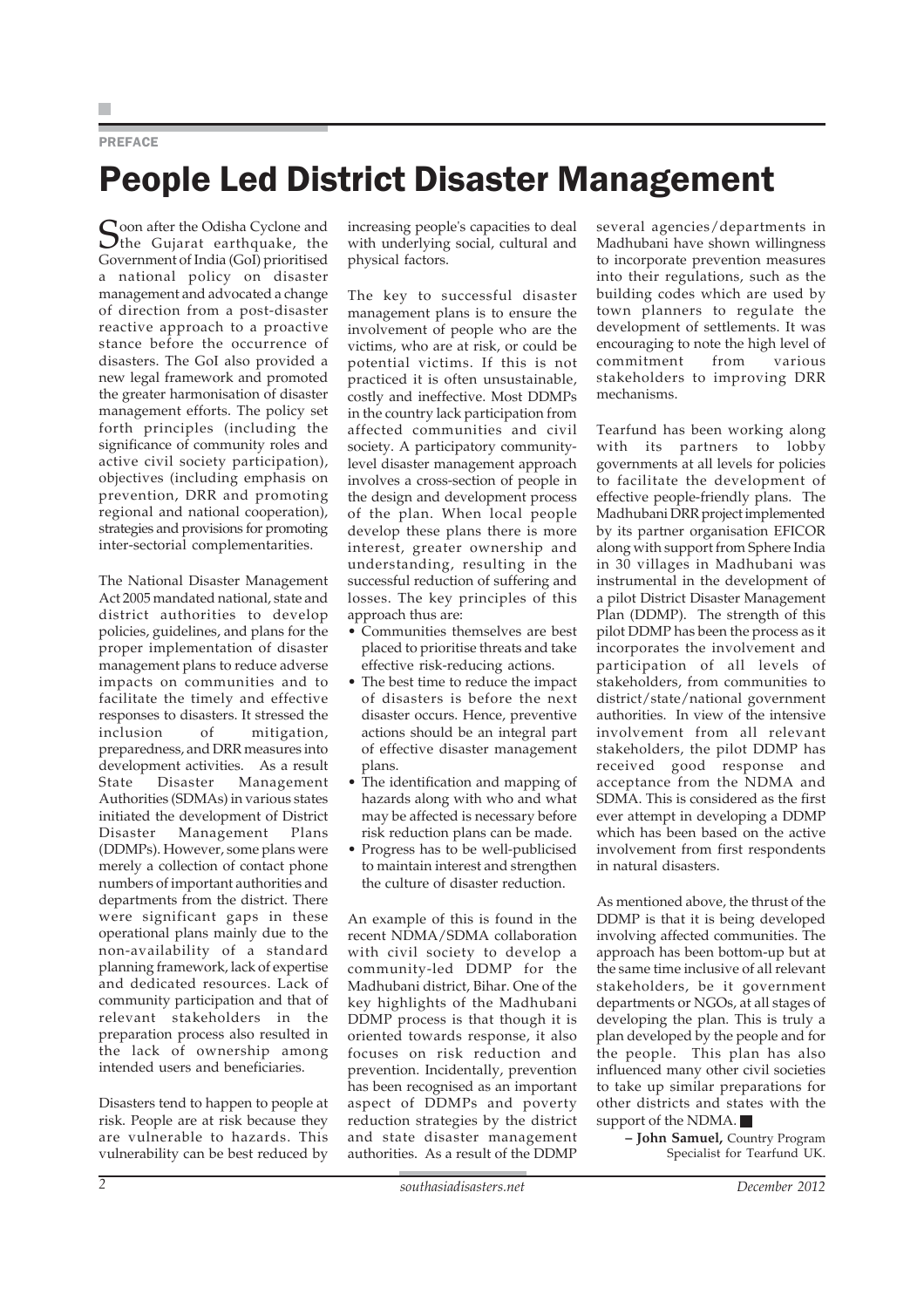MAKING DISTRICT DISASTER MANAGEMENT PLAN PROCESS

### Puri District Disaster Management Plan

The conference location, just<br>walking distance away from Puri beach which has witnessed tsunamis, floods and cyclones in the past, was most appropriate to start the process of developing Puri's District Disaster Management Plan (DDMP). The round table conference conducted saw the District Collector of Puri, Shri N.K. Nayak inaugurate the conference and many other stakeholders participate in it, including Deputy Collectors, Tehsildars, BDOs (Block Development Officers), Dr. Kamal Lochan Mishra from the OSDMA (Odisha State Disaster Management Authority), Shri Mihir R. Bhatt from AIDMI (All India Disaster Mitigation Institute), and Shri Munish Kaushik, from Cordaid. Some key international and local NGOs, as well as rural management students, also were at the event. It was convened by CENDERET, XIMB.

The District Collector, Shri N.K. Nayak, in his inaugural speech talked about the widespread loss of life and property that disasters create and how disaster prevention has always been neglected. He said that while response mechanisms have improved considerably since the 1999 super- cyclone, a lot of work needs to be put into preparing a comprehensive disaster plan which includes better preparation and response mechanisms in accordance with the kind of technology that exists today. He pointed out that while we are pushed to take action in times of disasters, a lot more needs to be done when there are no crises.

Dr. Kamal Lochan Mishra from the OSMDA mentioned the astonishing fact that the Odisha coast was the most hit (98 times) by cyclones and tsunamis in the history of India for the period 1891-2000. Based on past trends, he made the important observation that Puri district may be affected 3 times in a season, i.e. in the first week of July, the second week of August and the 4th week of September. He said that a study showed that the Indo-Burmese tectonic plates were weak and could become a cause of another tsunami on the Odisha coast. Even the river Mahandi had low capacity and that could mean increased flood duration. Dr. Mishra also stated that when coastlines are hit by cyclones or tsunamis, orderly rehabilitation in 3 layers (0.5 km, 1 km, 1.5 km) based on the distances from the sea is needed. It was mentioned that there are 90 villages which fall within 2 kms of the coastline and hence are extremely vulnerable.

Shri Mihir Bhatt from AIDMI stated that the DDMP initiative is the third of its kind which emphasises community participation in the planning phases. He gave an overview of the entire plan and what parameters they are looking at in



its development. He encouraged participants to give their suggestions and one attendee, a traffic police inspector, drew upon his own experience to bring up the very important point that it is essential to have fully dedicated people to manage the crisis response.

Later on, a few NGOs that included the Society for Women Action Development, Practical Action and Save the Children gave presentations which discussed their perspectives and the work they had done which can be used for this project.

Finally, as the session drew to a close, the District Collector of Puri said that while involvement of field staff in planning processes would be beneficial, there was a need to have the right team of committed people who showed interest to deliver when the need was greatest. He called upon his team of BDOs to show more sensitivity when addressing this issue.

**– Jaya Krishna Behera**, Coordinator, Eastern Odisha Resource Centre (EORC) XIMB-CENDERET - BBSR, Odisha



Until unless specified all photographs of this publication are by AIDMI.Jntil unless specified all photographs of this publication are by AIDM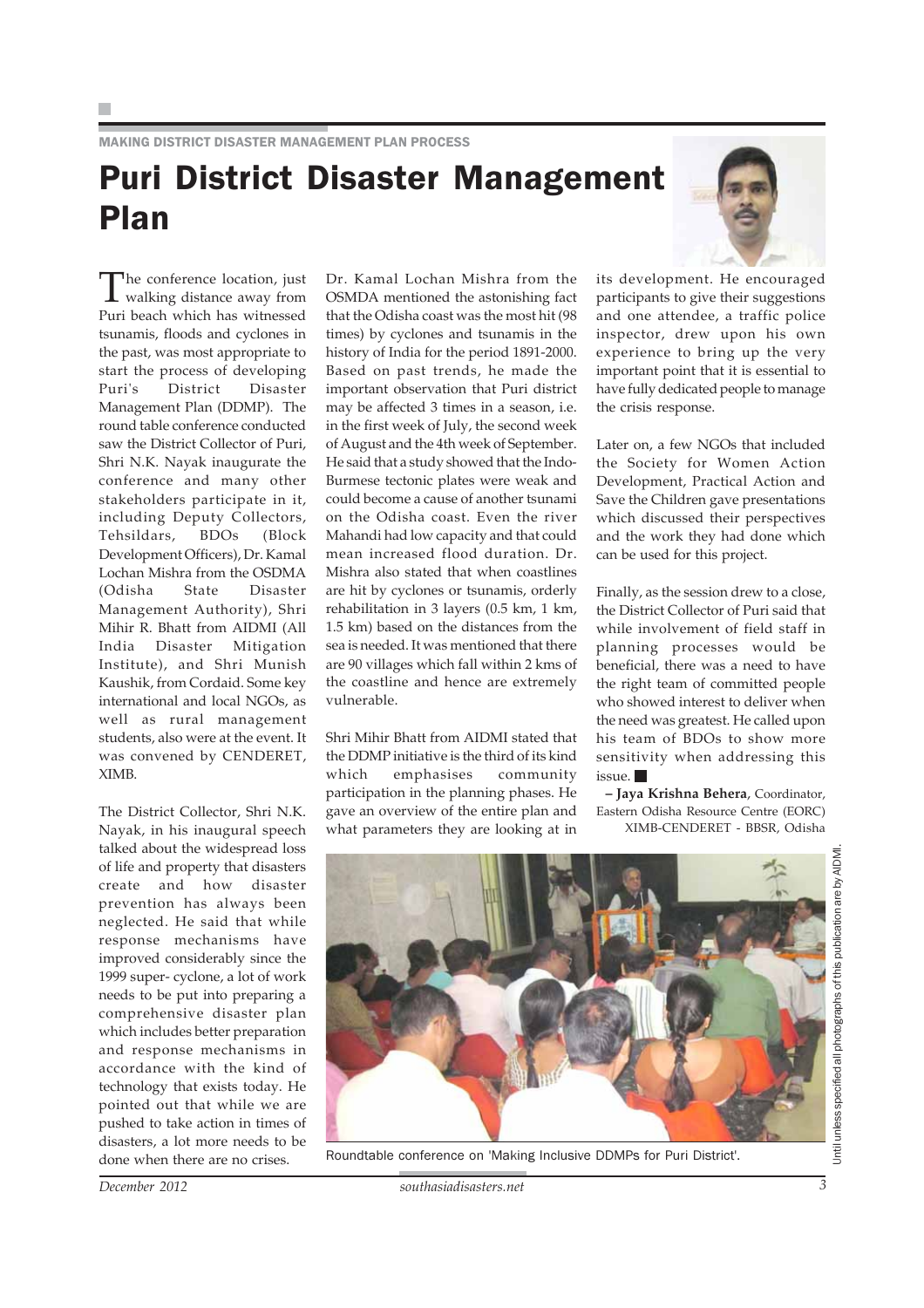#### THEMATIC

## District Disaster Management Plan of West Champaran



The Bihar Inter-Agency Group (BIAG), along with the All India Disaster Mitigation Institute (AIDMI) and Caritas India, with the support of the District Disaster Management Authority (DDMA) will revise the District Disaster Management Plan (DDMP) for West Champaran, Bihar. The National Disaster Management Authority (NDMA) had also requested NGOs to pilot the revision of DDMPs for a few districts across the country. The DDMPs had never been reviewed before by the NDMA, despite the existing guidelines of the National Institute of Disaster Management (NIDM) and offer of support from the United Nations Development Programme (UNDP).

This revision process acts as a move towards making inclusive DDMPs. The process was initiated in May 2012 when the concept of 'inclusive DDMPs' was shared with Shri Shridhar, District Magistrate of West Champaran. Several meetings with the BIAG, Sphere India, and the Bihar State Disaster Management Authority (BSDMA) Patna, were conducted on revising the DDMP. It was quite a herculean task to bring on board the different stakeholders to jointly take the required actions.

All the relevant stakeholders of West Champaran were consulted on the draft Hazard, Vulnerability and Capacity (HVC) analysis of the district. The analysis was one of the most important parts of the plan as the entire planning process was based on its outcome. Utmost care was taken in this process, as any error in identifying the frequency, magnitude and projected impacts would lead to



District-level stakeholder's consultation with line departments on Hazard, Vulnerability and Capacity Assessment (HVCA) in West Champaran.

the erroneous identification of major hazards and an erroneous plan.

Another round of consultations was held on the framework for the West Champaran DDMP. The draft framework provided by the NDMA was used as a base for the consultation. The DDMA of West Champaran took the lead in these consultations whereas agencies such as AIDMI, the BIAG, and Caritas India supported the initiative. Districtlevel block level officials, PRI members, community representatives and local NGOs were actively involved in this initiative. The District Magistrate and the Additional District Magistrate of West Champaran took personal interest in inviting stakeholders and organising these consultations.

Following a marathon of deliberations to finalise the DDMP, a final consultation was held on 5 September, 2012 at the Bettiah district headquarters in West Champaran. The final framework of the DDMP for

West Champaran was presented by Shri Shridhar, Chairman of the DDMA for West Champaran in the presence of Shri Anil Sinha, Vice Chairman of the BSDMA.

The process of this revision was very unique, as the DDMA was present during the first phase of DDMP revision process. Shri Shridhar, Chairman of the DDMA, agreed to take this process forward in the second phase and will take the necessary actions for its follow-up.

The second phase will include a micro-analysis of the hazards, vulnerabilities, and capacities of some sample panchayats. Sectionwise drafting committees which will be headed by members of the DDMA will be formed. Agencies such as Caritas India, AIDMI and BIAG will work as technical agencies and will provide support to the DDMA of West Champaran as and when required in the second phase.

> **– Girish Peter** State Officer, Caritas India, Bihar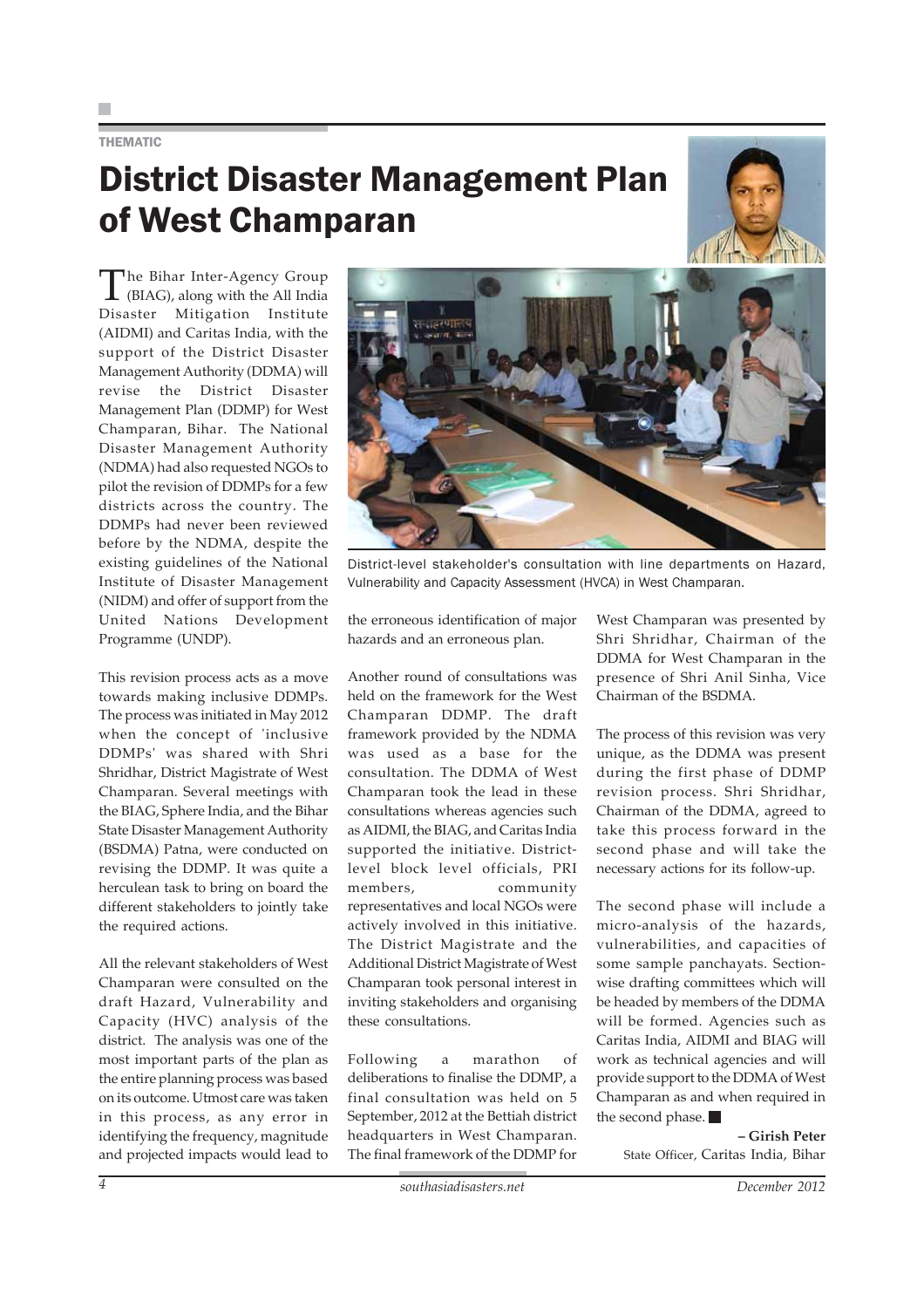### INFORMATION SHARING

## Revision of Disaster Management Plan Framework and Process in Gujarat

A long with the enactment of the<br>Gujarat State Disaster<br>Management Act in 2003, a Disaster long with the enactment of the Gujarat State Disaster Management (DM) Plan was developed for all the districts, talukas and panchayats by the Gujarat state government in collaboration with the UNDP. It was the first such effort in India to develop and link state, district, taluka and panchayat-level hazard assessments, action plans and institutional arrangements for responding to disasters. In the DM plans, efforts were made to assess the potential risks and vulnerability to different hazards and develop response mechanisms in accordance with the human and technological capacities available at these different levels. To support the response mechanisms, Incident Command Systems (ICS), resource inventories, Standard Operating Procedures (SOP) were put into place.

In the last ten years, the DM planning process has provided many lessons. On top of this, there has been a par adigm shift in the overall und erstanding of disasters, in particular the mainstreaming of risk reduction concerns into the development process, and in working on disaster mitigation, preparedness, and capacity-building issues. This paradigm shift has also led to a better understanding of the importance in making the DM plan include the needs of the poor, socially excluded groups like dalits, tribals and minorities, and the most vulnerable groups like chi ldren wi thout ad ult carers, women, persons with disabilities, elderly, migrants, homeless, refugees etc. Against this context the Gujarat State Disaster Management Authority (GSDMA) assigned Unnati, a Gujaratbased civil society agency to develop a second generation DM plan framework.

"It has been very challenging to take the people from community to sub district, district, state and national level together but my conviction to find sustainable solutions through such a principle based continuously evolving people's process has strengthened a lot with the Madhubani experience."

> **– Vikrant Mahajan** Sphere India

The framework was developed through a review of the processes being practiced and consultations with a wide range of stakeholders from government, UN agencies and civil society org anisations. Best disaster management practices from other states were also documented. The processes followed by Sphere India to develop a pilot DM plan fr amework with multi-agency participation in the Madhubani district of Bihar were also taken into consideration. It may be noted here that the proposed DM framework in Gujarat is currently focused at the subdistrict (Taluka) level. The framework will subsequently cover the village, taluka and district levels with a bottom-up approach. It is also aimed that the DM plans at the taluka and district levels will contain detailed maps for effective use.

The new taluka-level DM plan is hazard-specific and contains clear sequential response actions and



incident response systems for each task force. It contains provisions on including multi-stakeholder participation and responsibilities for coordinated actions. The plan also has sections on reviewing stakeholders' capacities to respond to different hazards. There are provisions on capacity-building activities, incorporating stakeholder perspectives on matters such as social inclusion and gender justice, and on giving special attention to the needs of different vulnerable groups. The plan has a section on both structural and nonstructural disaster mitigation measures and on converging these with developmental programmes.

The development of the new DM plan framework is a 'work in progress'. It has not yet covered industrial hazards like chemical leakages. The GSDMA is currently developing a separate planning instrument for these.

> **– Binoy Acharya** Unnati, Gujarat



Photos: Unnati, Gujarat. Photos: Unnati, Gujarat.

State Level Consultation on Framework of Disaster Management Plan, Gujarat, 2012.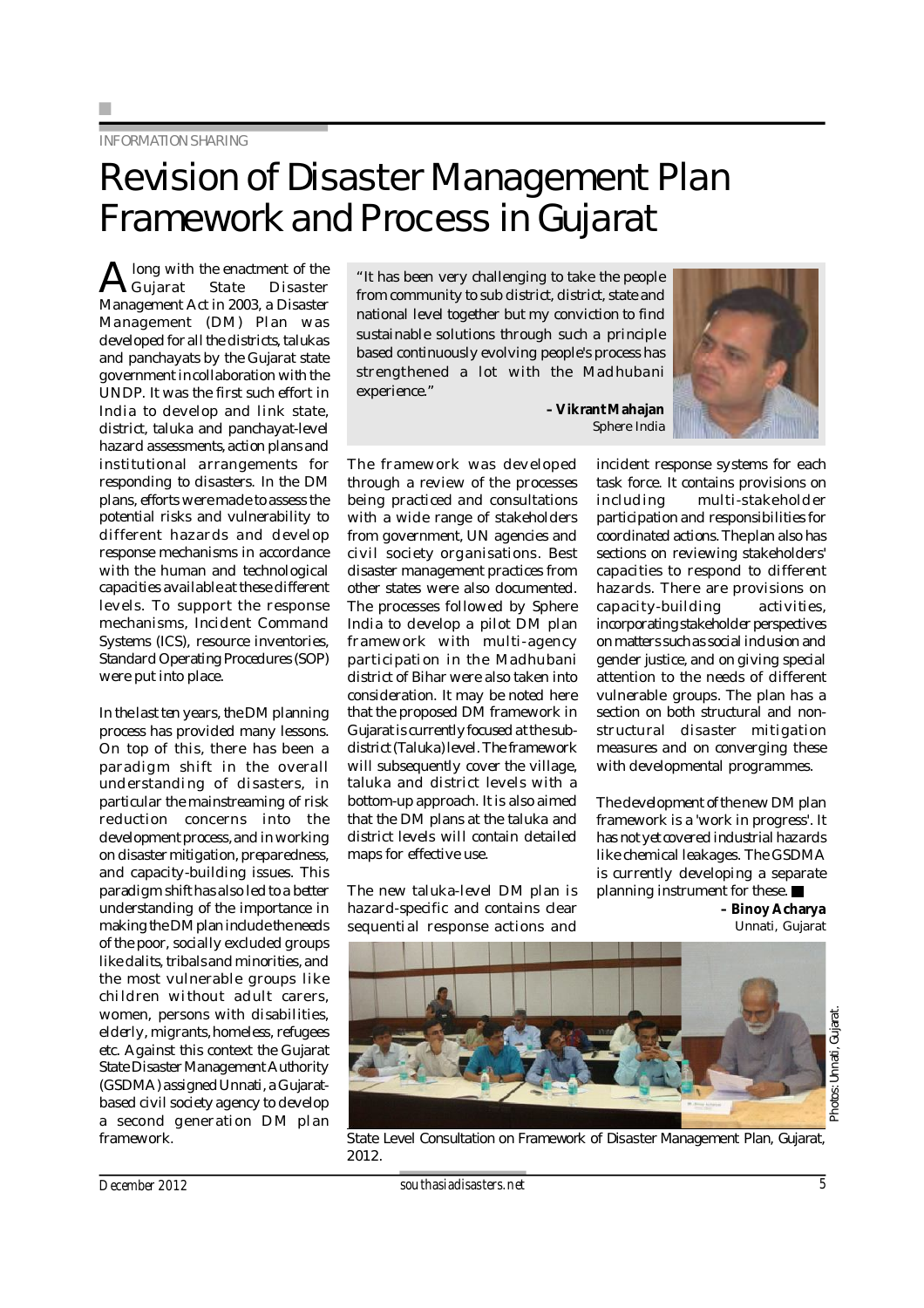### **ADVOCACY**

### Making District Disaster Management Plan in Ladakh

*How to enhance the voices of the most poor in the DDMP process, How Ladakh is special, its need are special and the recovery from the cloudburst has given a special view on the way DDMP are Planned.*

Leh is one of the two districts in the Ladakh region (Leh and Kargil) in the state of Jammu and Kashmir, India. It is situated at an elevation of 2900m to 5900m between 32° - 36° North latitude and 75° - 80° East longitude. Leh town, the capital of Leh district is located at a height of 3500 meters above sea level. With a population of 117,232 people (Census 2001) living in 112 inhabited villages, it is one of the most sparsely populated and remote regions in India. It has unique geo-climatic features such as extremely rugged terrain, cold and prolonged winters (up to -30°C), heavy snow, and scanty rainfall. The two main roads to Leh are only open on a seasonal basis due to heavy snowfall and frequent landslides, however, the district remains connected to the outside world through aerial routes. Its economy mainly depends on tourism in the seasonal months as well as subsistence agriculture and animal husbandry activities. Agricultural productivity remains low due to prolonged winters with short summers. As most of the materials have to come from outside the district, and given the district's high altitude, incredibly challenging terrain, and remoteness, this makes the communities in Leh extremely vulnerable during disaster situations.

Ladakh is prone to multiple hazards like earthquakes, snow avalanches, floods, cloud bursts, droughts, landslides and locust infestations. A cloud burst followed by flashfloods in 2010 was unprecedented and its impact was widespread. A total of 40 villages spread over 28 Halqa Panchayats were affected causing heavy damage to property and infrastructure. The biggest loss was human life. A total of 257 persons lost their lives to the flash flood. However, the relief and recovery efforts in the aftermath of the disaster were immediate and witnessed remarkable progress. The District Disaster Management Plan provided the institutional arrangements for

coordinating response and recovery efforts and its guidelines provided much-needed assistance to the sectoral agencies. Moreover, the local

### LAHDC Leh: DRRM in Leh District- An Overview (June 2012)

"The devastation caused by the flash flood of 2010 in Leh District was extensive as well as unprecedented (as evidenced in the photographs attached). Despite this, the response from both inside and outside the district was quick and overwhelming. As a result, the work on rescue, relief, rehabilitation, land reclamation and, to an extent, recovery and restoration of economy took place reasonably effectively. However, the coordination of the entire exercise posed several challenges. Key reasons included: (a) the absence of a proper framework for disaster preparedness, (b) the scale of havoc caused (affecting around 71 villages and 9,000 people in an

area characterised by long distances and lack of accessibility) and (c) having to deal with a large number of actors with different priorities on how relief and rehabilitation work was to be carried out. Therefore, in the post-disaster scenario, the need for an effective Disaster Risk Reduction Management (DRRM) Plan was strongly felt by the LAHDC of Leh and the District Administration.

As a result, a draft Disaster Management Plan for Leh district has been developed. This plan identifies areas of potential vulnerabilities, proposes institutional arrangements at the district and block levels, and spells out roles and responsibilities of various govt. agencies and other

stakeholders in disaster preparedness and response. However, the plan is yet to effectively integrate village communities and their institutions. In a later development, following interactions with the NDMA, the LAHDC has decided to put a community-based DRRM plan in place (and this has been reflected in the Perspective Plan in the Planning Commission's 12th Five Year Plan refer to the 'District Plan' section). This is where inputs and support from institutions like NDMA / AIDMI will be needed. Currently, we are in the process of reviewing our District DRRM Plan to focus on village communities and to start implementing the plan from 2012- 13 onwards."

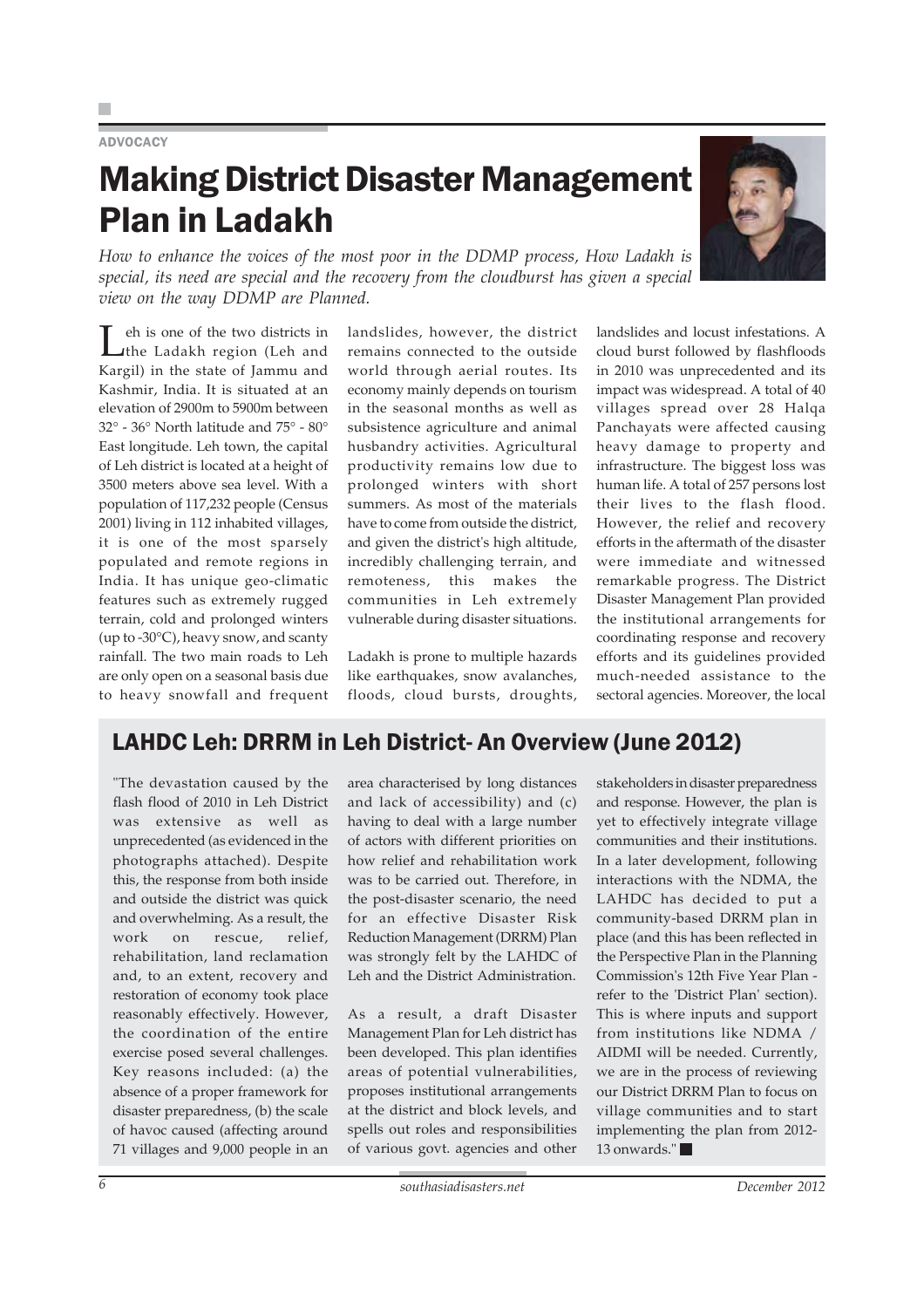community took a prominent role in the response and recovery stages. The village leaders in close coordination with the district administration arranged for the care of displaced people by establishing relief camps which provided shelter and food. During the recovery phases individual families were assisted by neighbours and volunteers in recovering their assets. Village communities got together to recover essential community assets like irrigation channels. The army, local administration and various other organisations took on the task of restoring roads and bridges. Essential services e.g. schools, ICDS centres, telephone lines, electricity and drinking water were restored with the help of the community.

The flash flood recovery experience highlighted the need for effective multi-hazard disaster management plan/strategies to be in place. The Ladakh Autonomous Hill Development Council (LAHDC), Leh recognised the role of individuals, families, neighbourhoods and communities as the first responder to any disaster and that they play a pivotal role in all stages of the



"In the ultimate analysis it is the community which is indeed the first responder in any disaster and this makes community based DRR as the core of District Disaster Management Plan (DDMP). I am happy that AIDMI is initiating community based performance monitor for making DDMP more inclusive and peoplecentric. I am also delighted that West Champaran district in Bihar has been selected to carry out  $t$   $\sim$   $t$  this important pilot project. BSDMA extends its

best wishes and cooperation to ensure success of this process."

**– Anil K. Sinha**, IAS (retd.)

Vice Chairman, Bihar State Disaster Management Authority (BSDMA)

recovery and rehabilitation process. Interactions with staff from the All India Disaster Mitigation Institute during their visit to Leh and also with the National Disaster Management Authority (NDMA) crystallised the realisation that disaster management or risk reduction is most effective if done at the community level where the local people are at the heart of all activities.

The LAHDC, in partnership with the Tata Institute of Social Sciences (TISS) and the NDMA, has therefore adopted a Community-Based Disaster Management (CBDM) approach under the NDMA's Disaster Risk Reduction



Stakeholder's consultation on the DDMP framework in Leh.

Management framework. Emphasis will be laid on using a Communitybased Disaster Risk Reduction approach (CBDRR) to strengthen the institutional mechanisms at the district, block, and community levels. This will be achieved through the use of village Panchayats as the key player and various CBOs and grassroots institutions as the key stakeholders in both rural and urban settings. A conscious and deliberate decision has also been taken by the LAHDC that the planning process will adopt a participatory community approach this will involve ensuring the participation of the community in all stages of disaster planning (preparedness, mitigation, relief and recovery), especially its most marginalised and vulnerable members. The community-level planning will be reflected in the DDMP. It is believed that the approach will ensure the better linking of mitigation plans with district development plans, and in meeting the needs of the marginalised and the vulnerable.

Overall, by enabling the participation of the community in DM plans, it is anticipated that this will increase the efficacy of the plans and the resilience of poor communities to disasters. **– Rigzin Spalbar** Chief Executive Councilor, LAHDC, Leh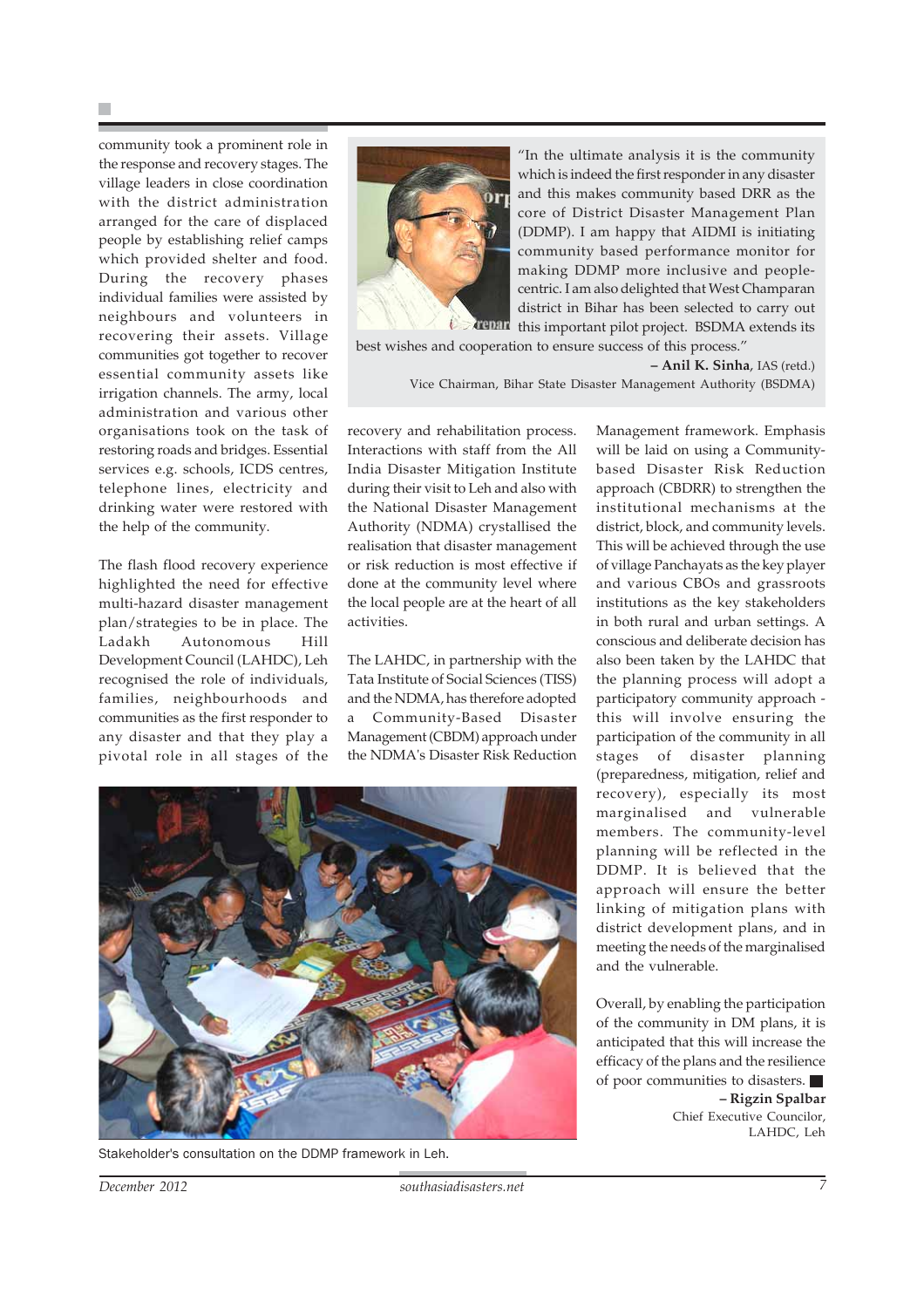INFORMATION SHARING

### Role of State Disaster Management Authority in Making DDMPs



*I based of the existing legal framework have prepared the following article in India. There is a need to implement the National Disaster Management Act 2005 ('DM Act') and to further strengthen the capacities of District Disaster Management Authorities (DDMAs) in order to effectively perform their functions as described in the statute. The DM Act has given enormous scope to the DDMAs for planning and managing resources available locally to meet any exigencies. Even the District Magistrate, the Chairman of the DDMA has inherent powers to coordinate and mobilise any kind of resources from other departments, agencies and organisation in the hour of need.*

*The Government of India (GoI)-UNDP Disaster Risk Management Programme (2009-2012) aims to strengthen the capacities of existing SDMAs and selected DDMAs in the country to perform various functions as mandated under the DM Act. As I am supporting the Bihar State Disaster Management Authority as the State Project Officer, District Disaster*

"The District Disaster Management Plan process would definitely initiate a public discourse on "People's Right to Plan", which would not be confined to emergencies only but will pave the way to initiate rights based approach to development. In this context, it would be essential to build the capacities of the communities and institutions to deepen the democratic process at all levels. The authorities and humanitarians should



play a facilitating role, so that the poor and marginalised communities would come forward to participate in the process and make the world a safer place to live one's life with dignity."

> **– Dr. Ambika Prasad** State Programme Officer United Nations Development Programme (UNDP)

*Project Officers have been provided to three selected DDMAs in Patna, Sitamarhi and Madhubani on a trial basis.*

It is now a recognised fact that while natural disasters are primarily due to imbalances in nature, the losses suffered are due to human failings. Human suffering and misery from a large number of natural disasters can

be mitigated by taking timely action, prevention mechanisms and undertaking medium to long-term capital works. The social and economic losses of disasters are high and often immeasurable. Usually the hardest hit are the poor and the marginalised sections in the society, such as the small and landless farmers, and the agricultural labourers.



District-level workshop organised in Patna district under the GoI-UNDP DRR Programme for developing the DDMP. Photos: **BSDMA**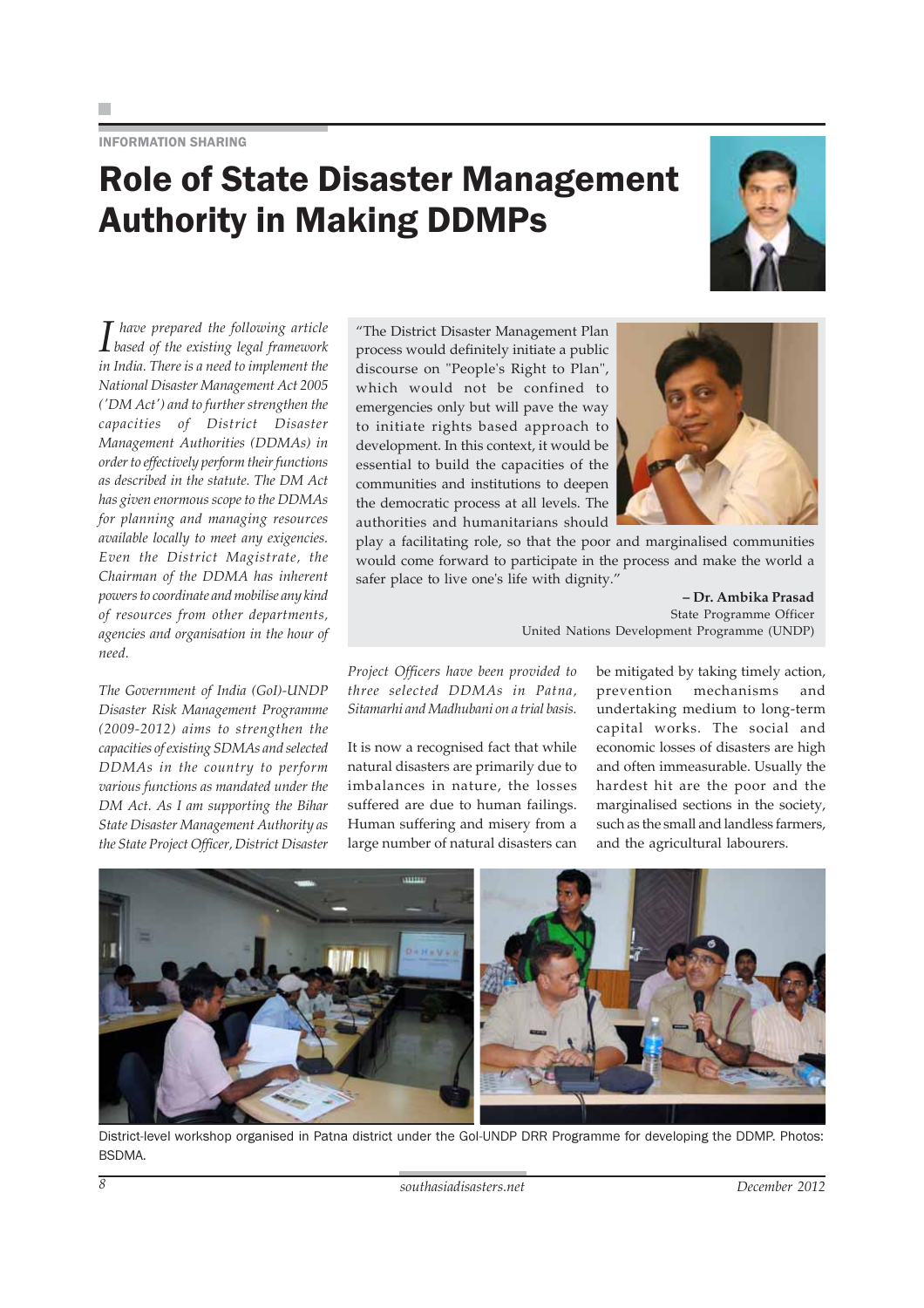The need to prevent loss of lives and property is the driving force behind disaster management planning at any level. A decentralised, participatory, people -oriented and transparent disaster management system including not only post-disaster response but also pre-disaster prevention and preparedness actions could play a great role in reducing the disasters and their impact.

Pre-disaster planning is crucial for ensuring an efficient response during a disaster. A well-planned and wellrehearsed response system can deal with the exigencies of calamities and can also be a resilient coping mechanism. Optimal utilisation of scarce resources for rescue, relief and rehabilitation during times of crisis is possible only with detailed planning and preparation. Keeping in view the nodal role of the district administration in disaster management, preparation of District Disaster Management Plans (DDMP) is imperative. Section 30 of the *National Disaster Management Act 2005* (the 'DM Act') prescribes the powers and functions of the District Disaster "District Disaster Management Plan is envisaged as a dynamic and live document incorporating scientific information and local knowledge. The Plan is expected to significantly reduce the impact of hazards particularly on the poorer people. It is important to ensure as much people's participation as possible in the finalisation of these plans to make the effort more meaningful and relevant." **– Dr. T. Nanda Kumar** Member, National Disaster

Management Authority (NDMA)



Management Authority (DDMA) and requires them to prepare District Disaster Management Plans on the basis of the vulnerability of the district to various disasters and the resources available.

The State Disaster Management Authority (SDMA) being the apex authority at state level, as per the DM act, has to lay down guidelines to be followed by the State government departments for integrating disaster prevention and mitigation measures into their development plans. The SDMA has the roles of reviewing the

development plans of different State departments and ensuring that the prevention and mitigation measures are integrated therein.

But when we talk about the District Disaster Management Plan (DDMPs), it is the State Executive Committee (SEC) constituted under section 14(1) of the DM Act, which has to ensure that the district-level plans are prepared, reviewed and updated. The State Executive Committee was constituted to assist the SDMA with performing its functions and coordinating activities in accordance with the SDMA's guidelines on developing DDMPs. The SEC is also to ensure that the DDMPs are prepared by respective DDMAs on the basis of the district's vulnerabilities to various disasters and the resources available. The role of the SEC for preparation and updating DDMPs should therefore be supervisory rather than facilitatory.

In light of this situation, the Bihar State Disaster Management Authority has initiated the process for developing guidelines to build the capacity of District Authorities and prepare DDMPs.

> **– Simanchal Pattnaik** State Project Officer, GoI-UNDP DRR Programme, Bihar State Disaster Management Authority (BSDMA),



District-level stakeholder's consultation on the DDMP for West Champaran. Bihar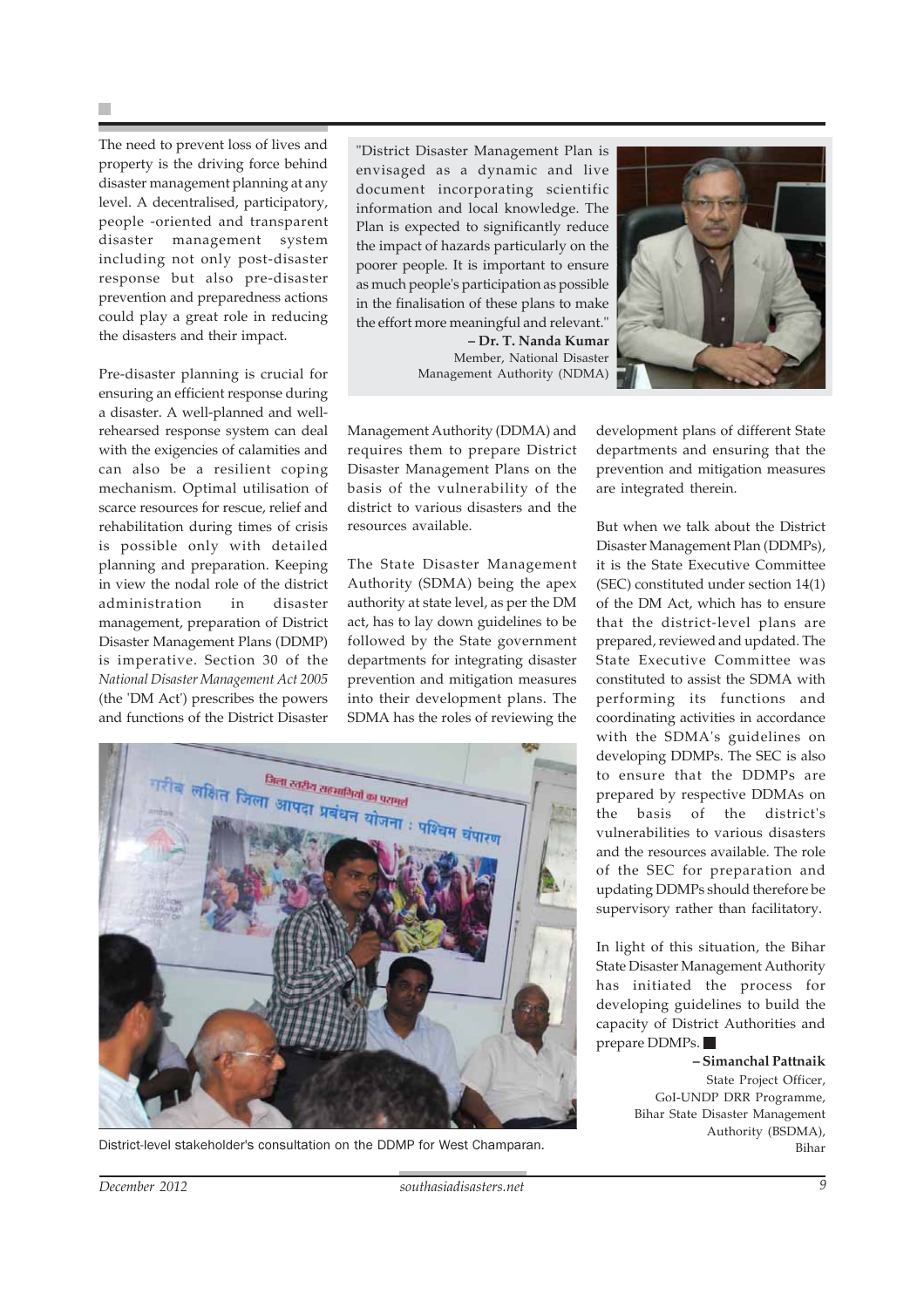### Development of a Model District Disaster Management Plan in Madhubani



 $B$ ackground<br>
The district of Madhubani is located in the north -east part of Bihar, at the foothills of Nepal. The Kosi River is one of the most dynamic rivers in the district. It is also one of the most volatile as its course and geographical distribution changes every year due to the uncertain amount of rain fall and land morphology. The drainage pattern of the rivers and morphology altogether brings a lot of threat to local habitats. Due to unorganised management, random actions, inadequate relief materials, insufficient manpower, and poor coordination of actions, countless numbers of people have become homeless and have lost their lives.

After doing an in-depth study of local-level problems, and a macroand micro-analysis of hazards and disaster history, a group of humanitarian agencies led by Sphere India initiated dialogue with the National Disaster Management Authority (NDMA) and the Bihar State Disaster Management Authority (BSDMA) to develop a model pilot DDMP for the Madhubani district.

#### What is it, the Model DDMP?

Because this plan is being developed for the Madhubani district which has experienced different types of disasters every year, it is called a 'multi-hazards plan'. As it includes the involvement of national-level to village-level stakeholders, it is also called a multi-stakeholder plan. It is inclusive and transparent because throughout the plan's development, each stakeholder has been consulted and given opportunities to discuss and participate in the decisionmaking process.

Each stakeholder has control over the DDMP's contents as everyone has been consulted. In the processes of



District-level stakeholder consultations with communities and PRIs in West Champaran.

doing so, each has found their role to apparently be different from the other.

#### How is it Different?

Several disaster management plans are already in existence. All of them are well- developed and abundant with basic information. A few components which are not to be found in them have been added to the Madhubani model DDMP. So far this plan has been developed by collaborative efforts and divided into a few smaller sub-plans. There is a specific plan for each stakeholder. This specific plan has further divided into two plans: 1) Response plan (Red Color), which deals with aspects like receiving early warning and deactivating the unified response strategy and 2) 'Mainstreaming Disaster Risk Reduction' plan (Green Color), which sets out how all governmental development schemes are to be linked with DRR. Both the red color and green color plans are for those who are considered ultimately first responder to the disaster.

In addition to this, for the DDMA there are special response and mainstreaming DRR plans. There are two more plans about context analysis and institutional mechanisms. Overall the whole DDMP has been divided into stakeholder-specific and actionoriented plans.

**– Narendra Singh Kachhotiya** Focal Point – Information Knowledge and Learning Management (GIS & RS), Sphere India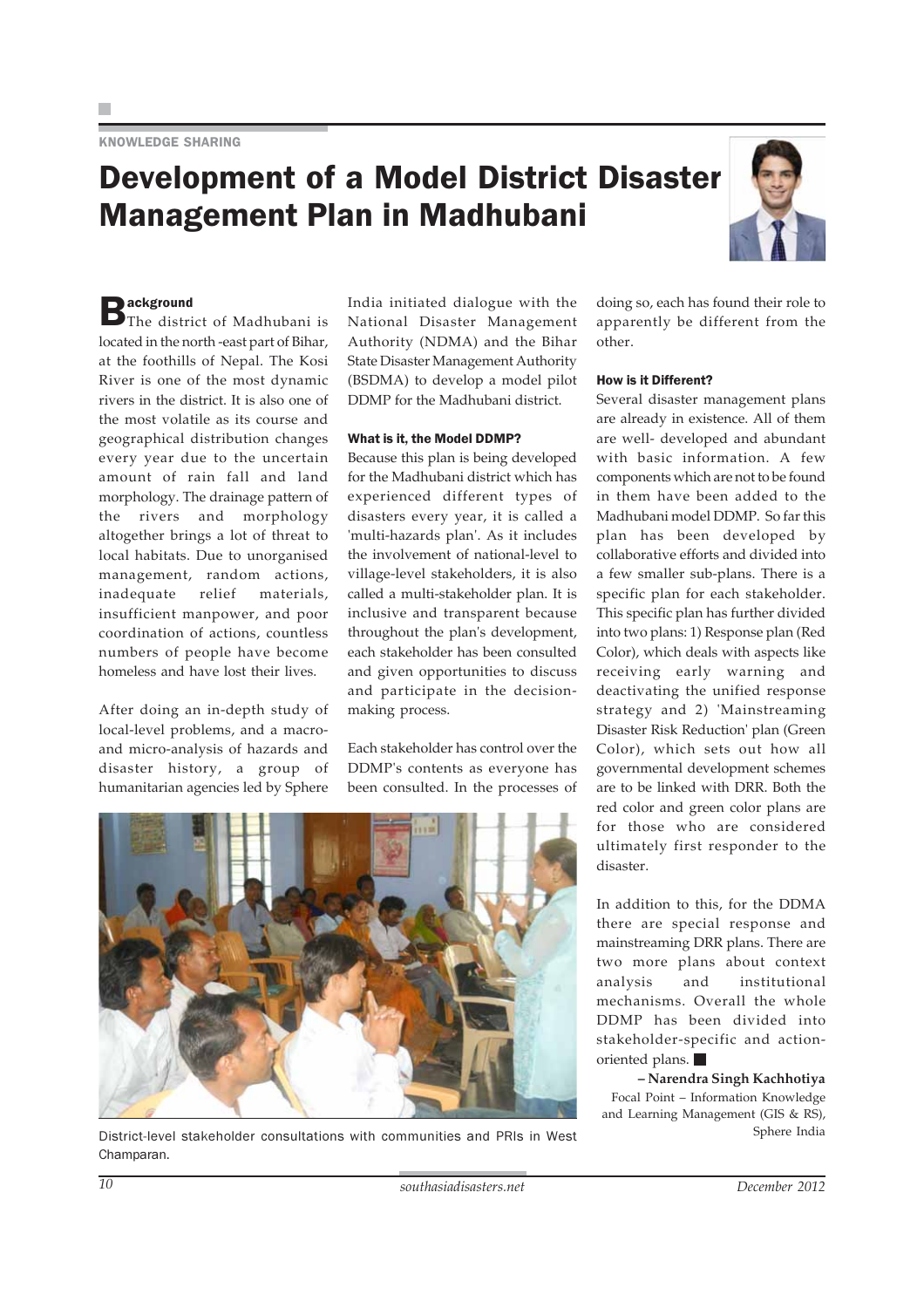#### RISK ASSESSMENT

### Hazard and Vulnerability Capacity Analysis of Odisha

disha is vulnerable to multiple types of disasters. Due to its subtropical littoral location, the state is prone to tropical cyclones, storm surges, and tsunamis. Its densely populated coastal plains are the alluvial deposits of its river systems. Puri is a coastal district in Odisha. Puri has a long coastline of nearly 150 kms. The sandy ridges along the sea coast stretch up from Jagatsingpur to Ganjam.

Puri is always vulnerable to cyclones in April-May and September-November. High winds cause major damage to infrastructure and housing. Heavy rains and floods generally follow them. Once every few decades a super- cyclone strikes Odisha. Recent super-cyclones that have hit Puri in the last century were in 1942, 1971 and 1999.<sup>1</sup> Each cyclone causes detrimental immediate and long-term impacts on the livelihoods



Natural calamities have seriously affected livelihoods in the state and the income level of households. They also present a serious setback

to the capital formation processes in the economy. The impact of disasters on the district economy is evident.<sup>3</sup>

Capacity may include physical, institutional, social, or economic means as well as skilled personal or collective attributes such as

> leadership and management. The Government of Odisha will consciously promote programmes and projects to augment the capacity of the State and the people to be better prepared to face disasters. Community-Based Disaster Management Plans and mock drills will be undertaken to ensure better preparedness.

The Odisha District Disaster Management Plan involved sensitising and capability-building at the block, Gram Panchayat and village levels in disaster preparedness and

"DDMP require a detailed risk assessment in field and of context. This needs to be done engaging community mainly through bodies such DRR committees or



*Panchayati Raj* Institutes (PRIs). Equally important is to involve local governance and line department. This is time taking, process oriented, challenging but extremely desirable to ensure involvement of all stakeholders from community or from governance."

**– Munish Kaushik**

Cordaid Advisor, CMDRR India Programme

mitigation to install a local level disaster management system which is integrated in the development planning processes. Community Contingency Plans (CCP) and mitigation solutions were developed in 1,603 villages after participatory risk assessment and mapping. These would strengthen the capacity of citizens to demand information through a consultative process and campaigning. They would also support the systematic management of information that enables easier access to information and dissemination through the development of data collection methods.

#### **– Arpan Abinash**

1 Oxfam report

2 United Nations International Strategy for Disaster Reduction 'Disaster Reduction and Sustainable Development: Understanding the links between vulnerability and risk to disasters related to environment and development', January 2003, p.21 Available at: < http:// www.osn.cz/soubory/dr-and-sdenglish.pdf>

3 http://v3.osdma.org

"All humanitarian assistance needs to be provided with community taking lead and being responsible for own well-being. The intervening agencies need to be in a "facilitator's" rather than

"Doer" role. To achieve this, one has to "trust" in capacities of people. Rather than "suggestions" there need to be more and more open ended questions to make community think and weigh the "Options" and take wise decisions. Agencies need to provide information, make community aware, motivate them to act and if needed, challenge them."

**– Khilesh Chaturvedi,** Deputy Director, Association for Stimulating Know How (ASK)